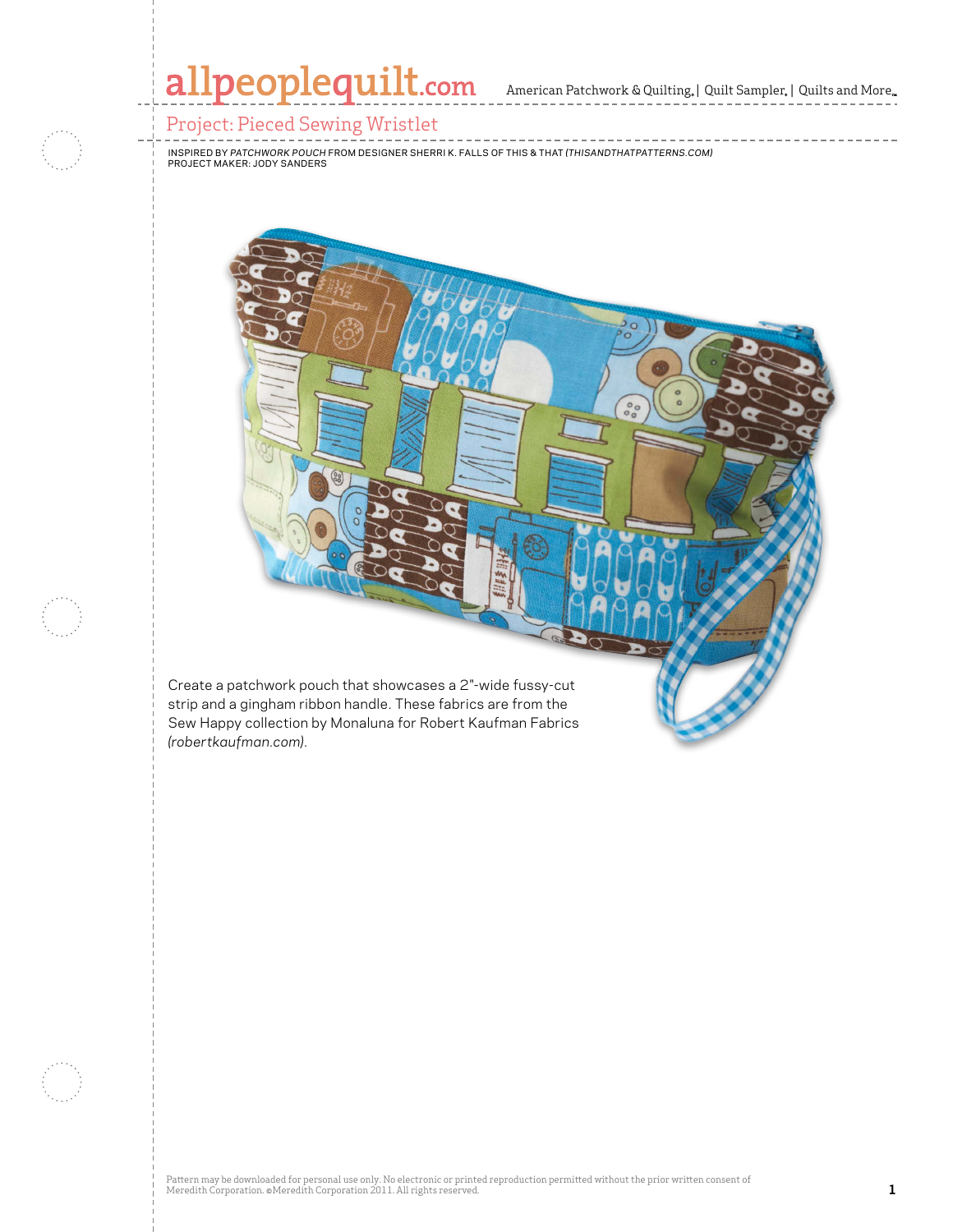## allpeoplequilt.com

American Patchwork & Quilting,  $|$  Quilt Sampler,  $|$  Quilts and More,

Project: Pieced Sewing Wristlet

#### Materials

- **<sup>•</sup>** 11-5" charm squares or  $\frac{1}{4}$  yard total assorted prints in blue, brown, and green (bag)
- 18×22" piece (fat quarter) blue spool print (accent strip, bag)
- **•**  <sup>18</sup>×22" piece (fat quarter) brown pin print (lining)
- **1⁄4** yard heavyweight fusible interfacing
- **10"-long or longer blue zipper**
- **10"-long strip of blue gingham** check ribbon (handle)
- **•**  Water–soluble pen

#### Finished bag: 9×6"

Quantities are for 44/45"-wide, 100% cotton fabrics. Measurements include 1/4 " seam allowances. Sew with right sides together unless otherwise stated.

#### Cut Fabrics

Cut pieces in the following order. The Corner Cutting Pattern is on *page 4.*

**From assorted blue, brown, and green prints, cut:**

- **•**  18—2" squares
- **From blue spool print, cut:**
- **•** 1-61/2×91/2" rectangle
- **•**  1—2×91⁄2" strip
- **From brown pin print, cut:**
- **•** 2-61⁄2×91⁄2" rectangles
- **From interfacing, cut:**
- **•** 2-61/<sub>2×</sub>91/<sub>2</sub>" rectangles

#### Assemble Bag Body

**1.** Sew together six assorted blue, brown, and green print 2" squares to make a pieced strip (Diagram 1). Press seams open. The strip should be  $2\times9\frac{1}{2}$ " including seam allowances.

- 2. Repeat Step 1 to make three pieced strips total.
- **3.** Referring to Diagram 2, sew together pieced strips and blue spool print 2×91⁄2" strip to make bag front. Press seams in one direction. The bag front should be 61/2×91/2" including seam allowances.
- 4. Following manufacturer's instructions, fuse a 61/2×91/2" interfacing rectangle to wrong side of bag front. Repeat with remaining piece of fusible interfacing and blue spool print 61⁄2×91⁄2" rectangle to make bag back.
- **5.** Using Corner Cutting Pattern and a water-soluble marking pen, trace dart lines and curved cutting line on wrong side of bag front at both bottom corners (Diagram 3). Trim along curved cutting lines.
- **6.** With right side inside, match traced lines for a dart. Sew on traced lines to make dart. Repeat to make second dart.
- 7. Repeat steps 5 and 6 using bag back and brown pin print 61⁄2×91⁄2" rectangles for lining.

#### Add Handle and Zipper

- 1. Fold blue gingham ribbon in half, aligning cut ends, to make handle.
- **2.** Pin handle to side of bag front, 11⁄2" from top edge with raw edges aligned (Diagram 4); sew in place.
- **3.** Place a lining rectangle right side up on flat surface. Center and align zipper, right side up, along top edge of lining rectangle. Place bag front, right side down, on top of zipper, aligning edges; pin layers together (Diagram 5). Using a zipper foot and  $\frac{1}{4}$ " seam allowance, sew zipper to bag front.
- 4. Finger-press bag front and lining away from zipper. Topstitch 1/8" from fold (Diagram 6).
- **5.** Using remaining lining rectangle and bag back, repeat steps 3 and 4 on opposite edge of zipper.

### Assemble Bag

- 1. Open zipper halfway. With right sides together, layer bag front and bag back, aligning edges; pin, making sure handle is tucked between bag front and bag back and not in seam line. Match lining pieces; pin.
- 2. With zipper still open halfway, sew together pieces, stitching across zipper ends and leaving a 3" opening in lining bottom for turning (Diagram 7). Trim excess zipper ends.
- **3.** Turn bag right side out through opening in lining; hand-stitch opening closed.
- 4. Insert lining into bag and press to complete bag.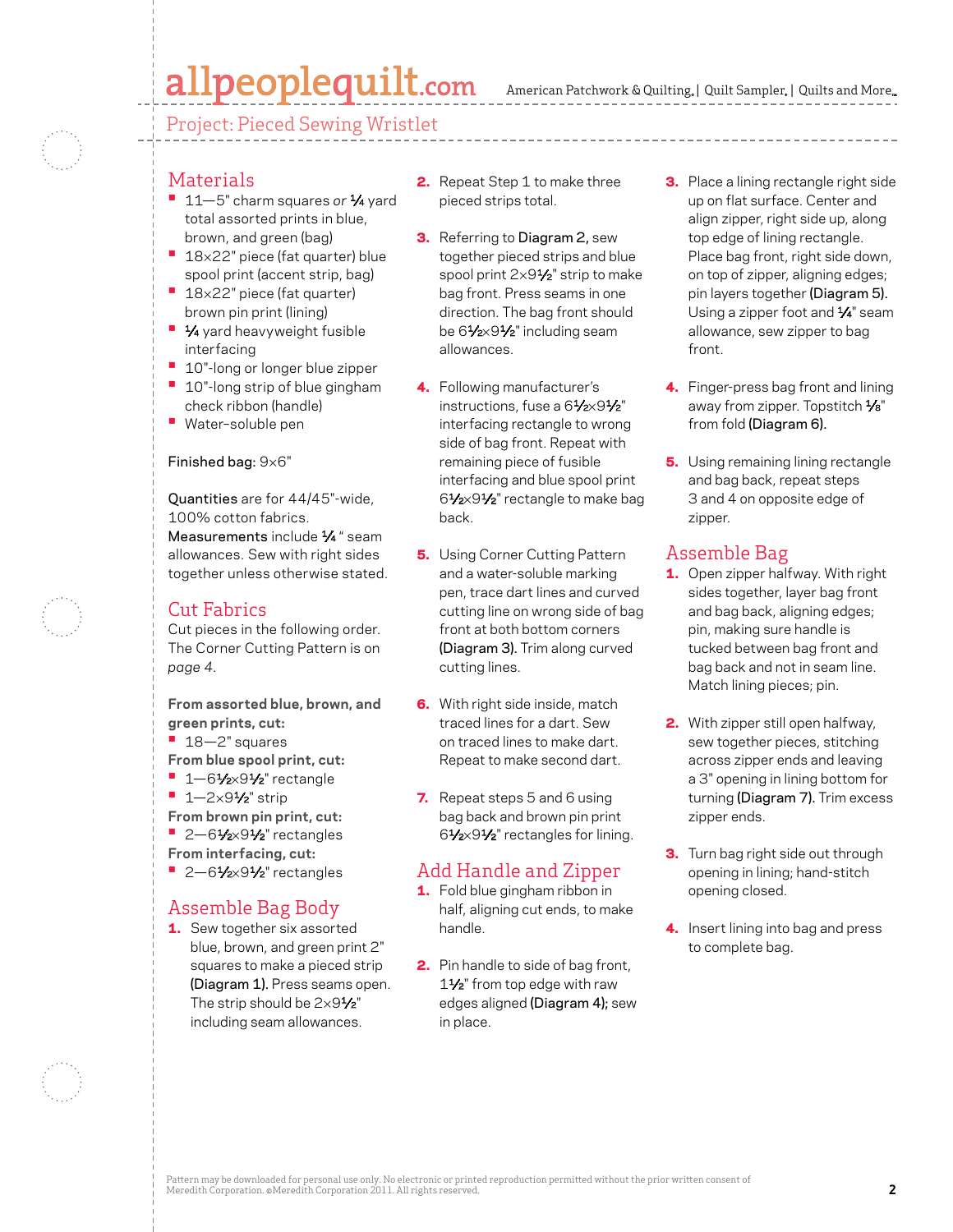American Patchwork & Quilting, | Quilt Sampler, | Quilts and More n Patchwork & C CMR 4178716

------<br>-

Project: Pieced Sewing Wristlet







**DIAGRAM 1**

**DIAGRAM 4**



**DIAGRAM 2**

**DIAGRAM 5**